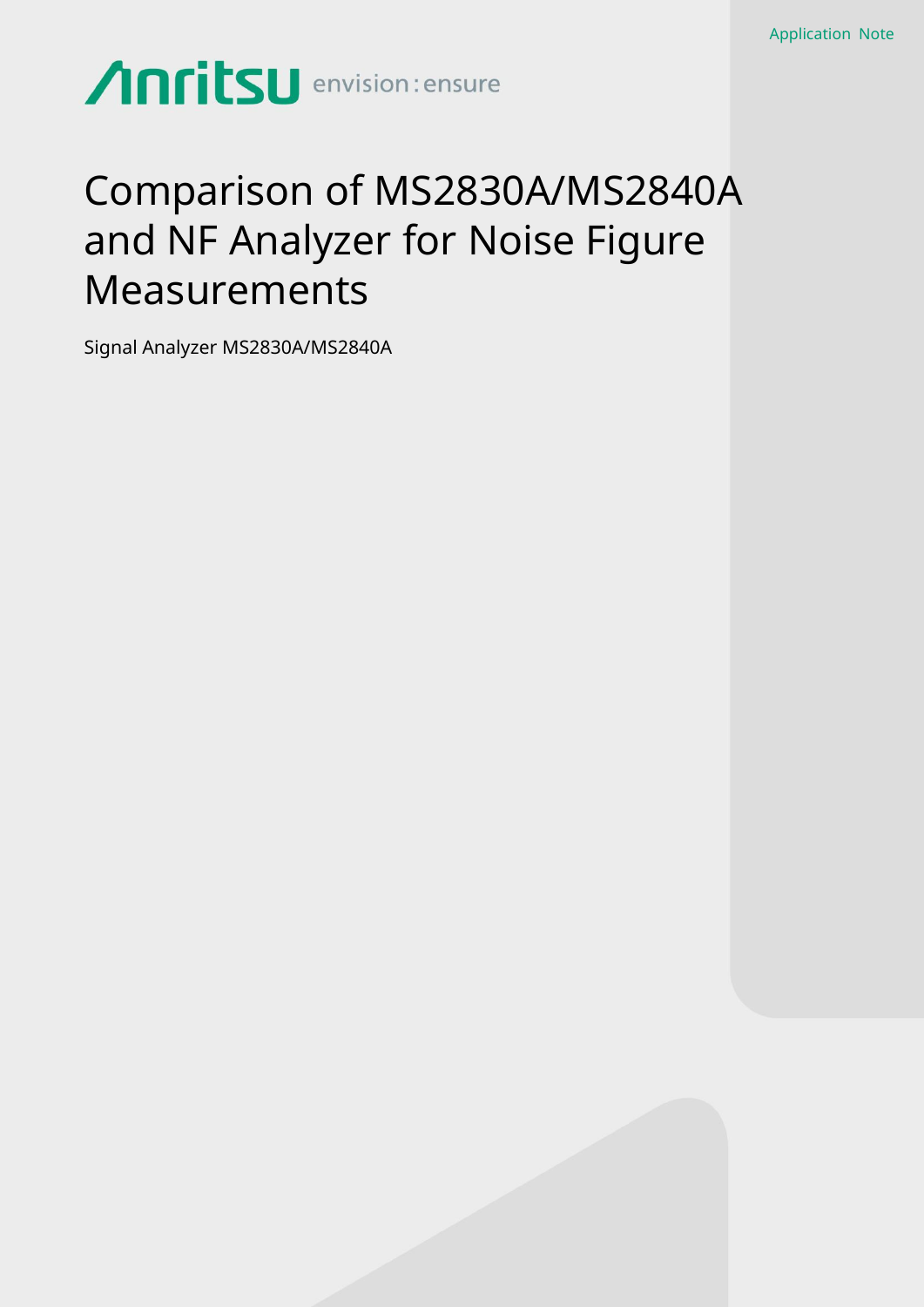#### **1. Overview**

This document describes the comparisons with Standard NF Analyzer about the noise figure measurement. The noise figure measurement option has 3 measurement modes, so this document compares each. Anritsu products are MS2840A (44.5 GHz model with Opt-017 and 069) and MS2830A (43 GHz model with Opt-017 and 068).



There is attenuator to the input port of equipment in the measurement, because we are considering the measurement uncertainty by impedance mismatching between the equipment. Therefore, it is the measurement situation using same attenuator and same DUT.

The following table shows the difference with NF Analyzer. These detailed data refer to the later pages.

|                     | Measurement Item | Level Difference |
|---------------------|------------------|------------------|
| Amplifier Mode      | Noise Figure     | ≤0.08 dB         |
|                     | Gain             | $≤0.16$ dB       |
| Down Converter Mode | Noise Figure     | $≤0.13$ dB       |
|                     | Gain             | $≤0.15$ dB       |
| Up Converter Mode   | Noise Figure     | $≤0.16$ dB       |
|                     | Gain             | $\leq$ 0.25 dB   |

*Level Difference with NF Analyzer, MS2840A and MS2830A*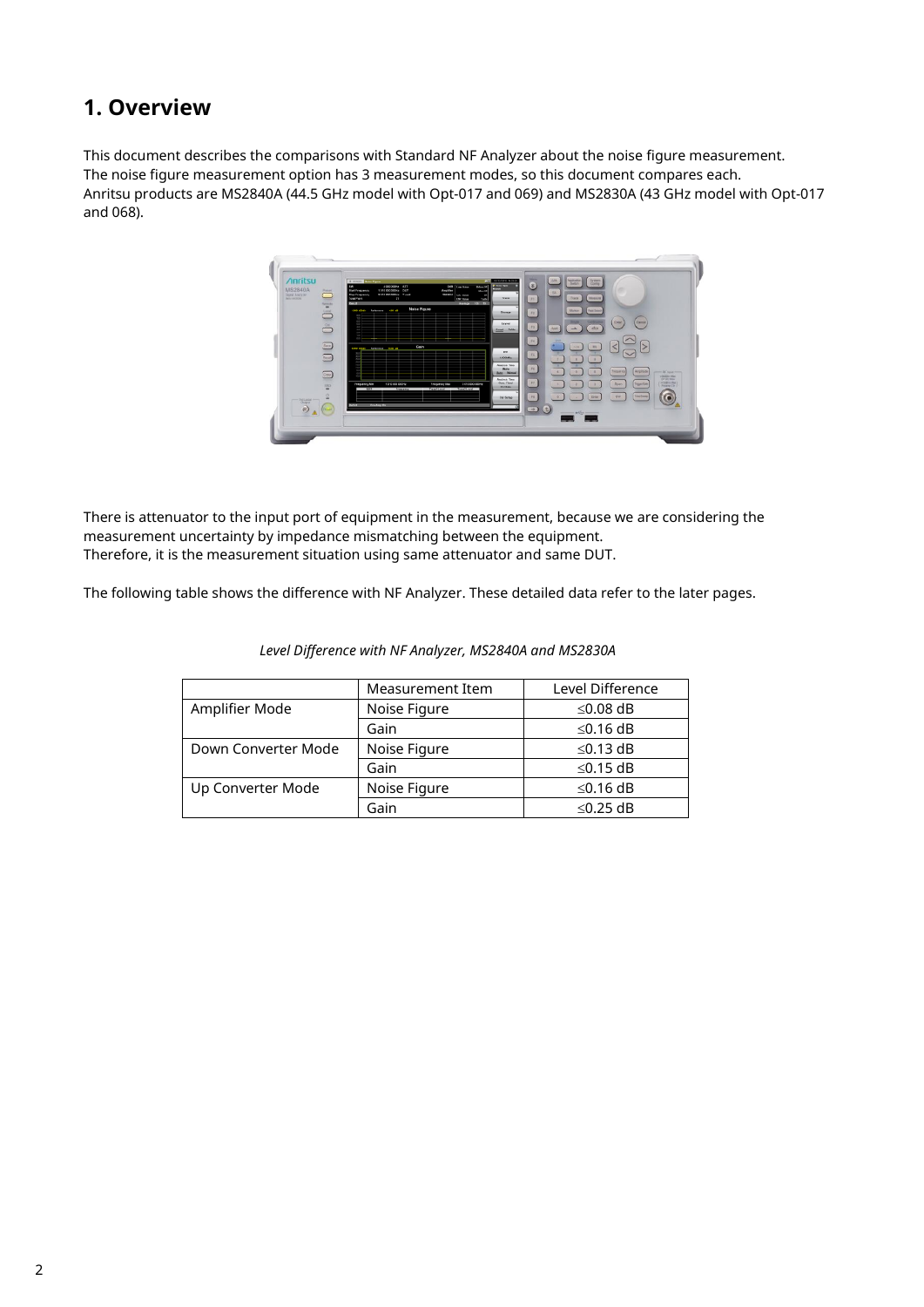### **2. Amplifier Mode**

2.5

Measurement setup



8 9 10 11 12 13 14 15 16 17 18

**Input Frequency(GHz)**

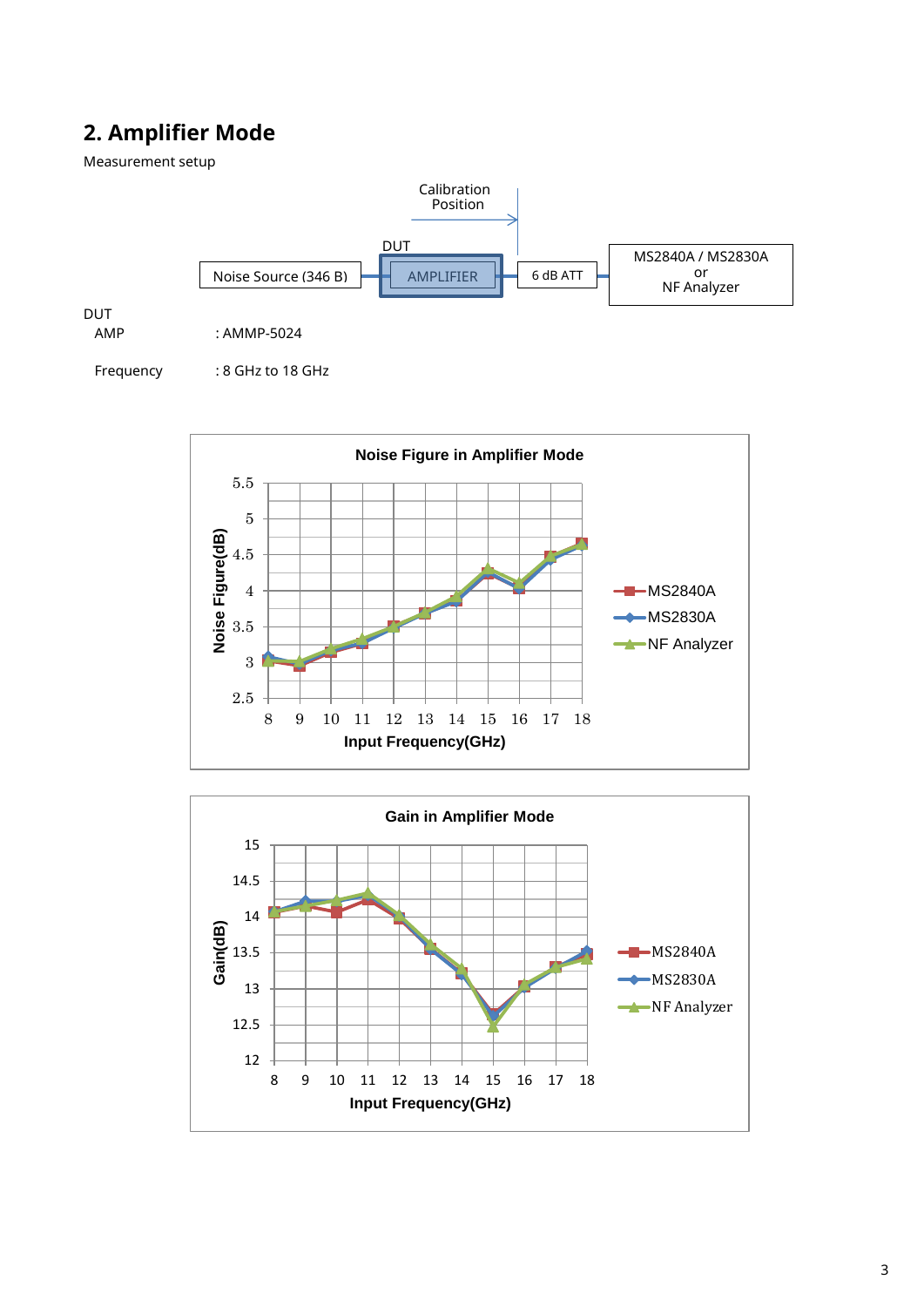### **3. Down Converter Mode**

Measurement setup





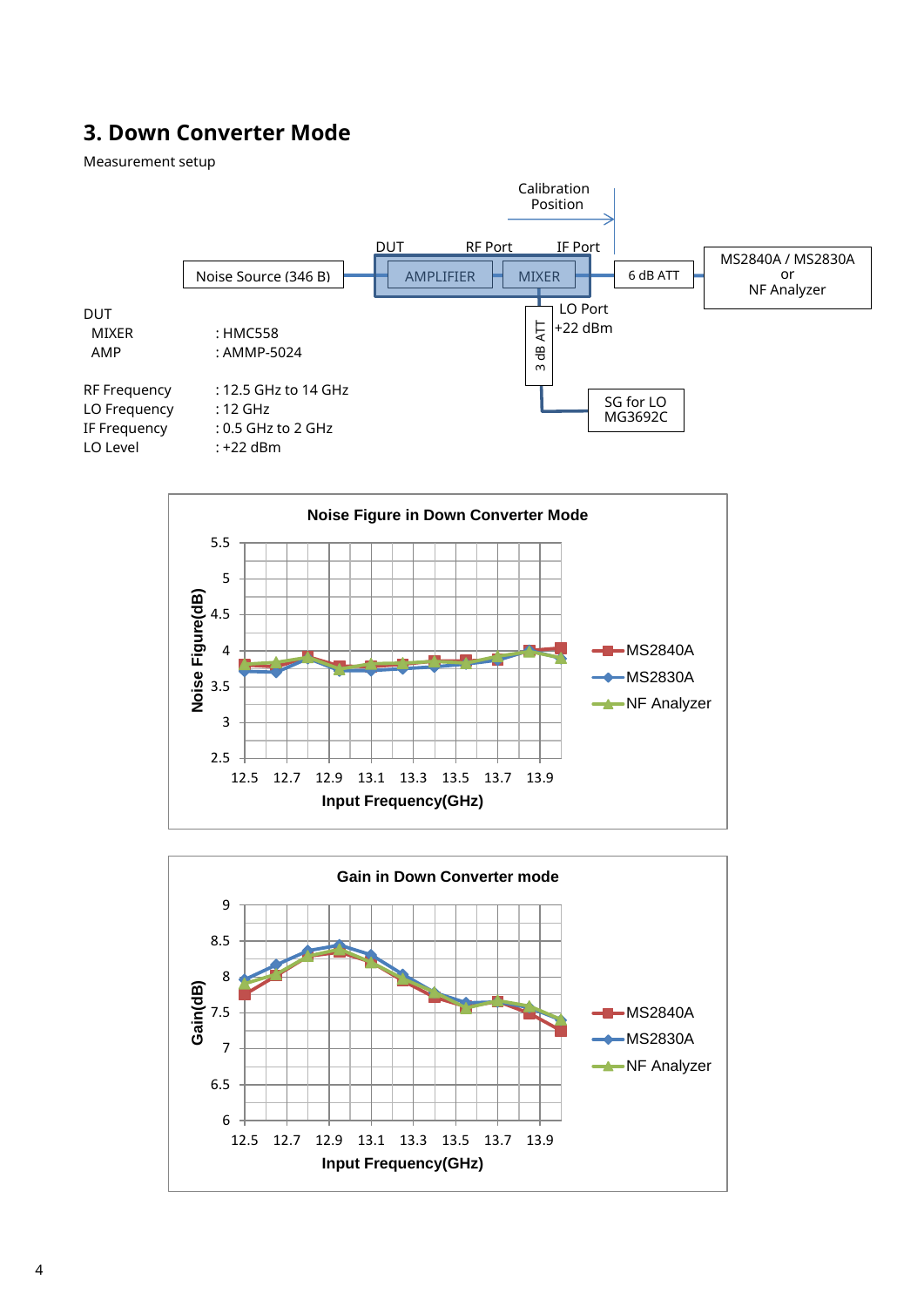#### **4. Up Converter Mode**





**Input Frequency(GHz)**